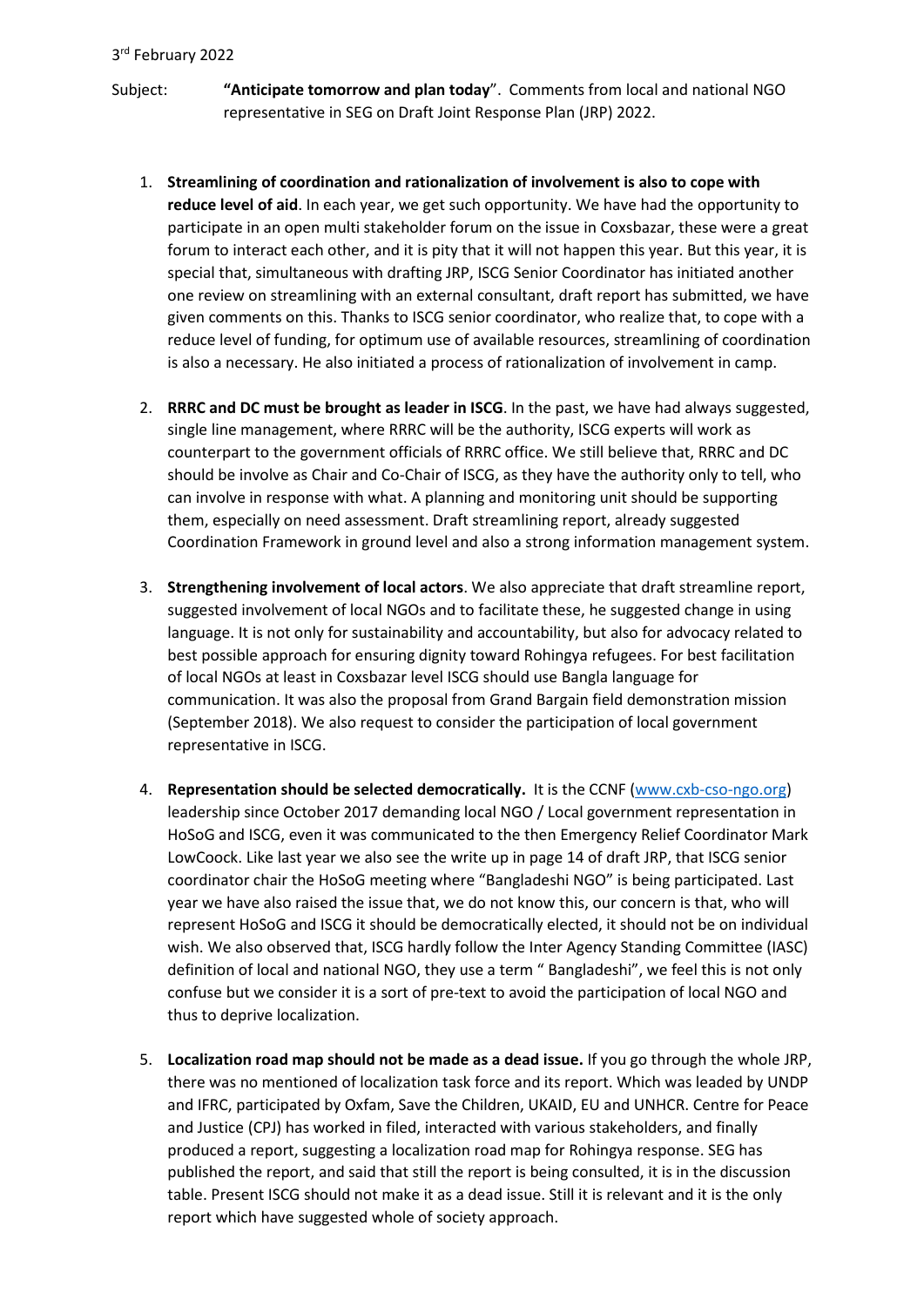- 6. **Three cross cutting issues for protecting environment and to promote local economy**. Several time we have propose these issues, i.e., (i) **banning plastic in camps,** so that there will be fertility of soils will be remained, there are a lot of alternatives are available in this regard and (ii) **purchasing dry fish and salt from local entrepreneurs of the district**. We do not think, these needed big deal in this regard, we hope ISCG will consider these. (iii) We also request to make a plan so that, there will be an effort to **reduce dependence of ground water extractions,** so that after two or three years there will be 0 extractions ground water.
- 7. **Government contribution should be mentioned and that should be compensated**. All most all nation building agencies of Coxsbazar districts are attached to the response. On top of that, there are RRRC offices and CiCs in each camps, law and order agencies has great presence in the camps, doing challenging jobs. Government has already invested around \$ 400 million on creating shelter in Bashanchar. That should be calculated and that should be mentioned in the JRP. It is logical that, our government should claim it and donor should give those as compensation to our government.
- 8. **JRP should be a live document especially to accommodate efforts of small NGOs**. There are a lot of small NGOs, in different parts of the country, go for fund raising and communicate with their donors in abroad, round the year. So, we will request to make the JRP as a live documents, should keep sufficient flexibility, so that any time those local NGOs will be able to part of JRP coordination process.
- 9. **Allow pre-fabricated shelter, reduce the use of bamboo.** Shelter or housing and the congestion is a recipe of all disaster in the camp. Since the beginning, CCNF urging all concern to go for pre-fabricated two story shelter or housing for refugees in the camps. Now it is tarpaulin and polythene is being used for shelter. Dumping of all these polythene and tarpaulin, is creating huge hazard for restoration of fertility of lands. On the other hand, bamboo plant is being used, these Bamboos is being collected from Coxsbazar and Chittagong Hill Tracts region, and we are worried on possible extinction of these plants. So, we are urging our government to allow pre – fabricated simple concreate structure for building two story shelter or housing in the camp, it will ease congestion, reduce dependency on bamboo like natural resources of the locality, and also reduce donor fatigue as they are continuously investing for shelter or housing.
- 10. **Participation of local NGOs in response management, especially in field operation.** For a low cost operation and to build social cohesion and peace building, we request for participation of local NGOs. As it is the local NGOs has the best capacity to navigate among local power structure. Local NGO leaders can do best advocacy toward policy leaders. We consider, NGO who born in Coxsbazar and NGO leader who born in Coxsbazar, we consider them as Local NGO. We also consider who have born in the district other than Coxsbazar, and now working in Coxsbazar, we consider them as national NGOs. We consider international NGOs who are from across the boarder, they are the international NGOs.

We had a study (January 2020) and found that, majority of the partnership have happened with UN, INGOs and NNGOs, e.g., it is UN and NNGO (16) and UN INGOs (9.4). There are UN and LNGO (3.5), INGO and LNGO (2.8), NNGO and LNGO (0.44). We consider at least one third of the partnership should be with local NGOs, we never deny the involvement other types of NGOs, although our position is, UN agencies and international NGOs should be limited in monitoring, fund raising and technical assistances, field operation should be with priority wise with local NGOs then to national NGOs. Compare to other districts of the country, NGO growth in Coxsbazar is very limited, if you consider the NGO with NGOAB (NGO Affairs Bureau) registration, it is only 7 in numbers.